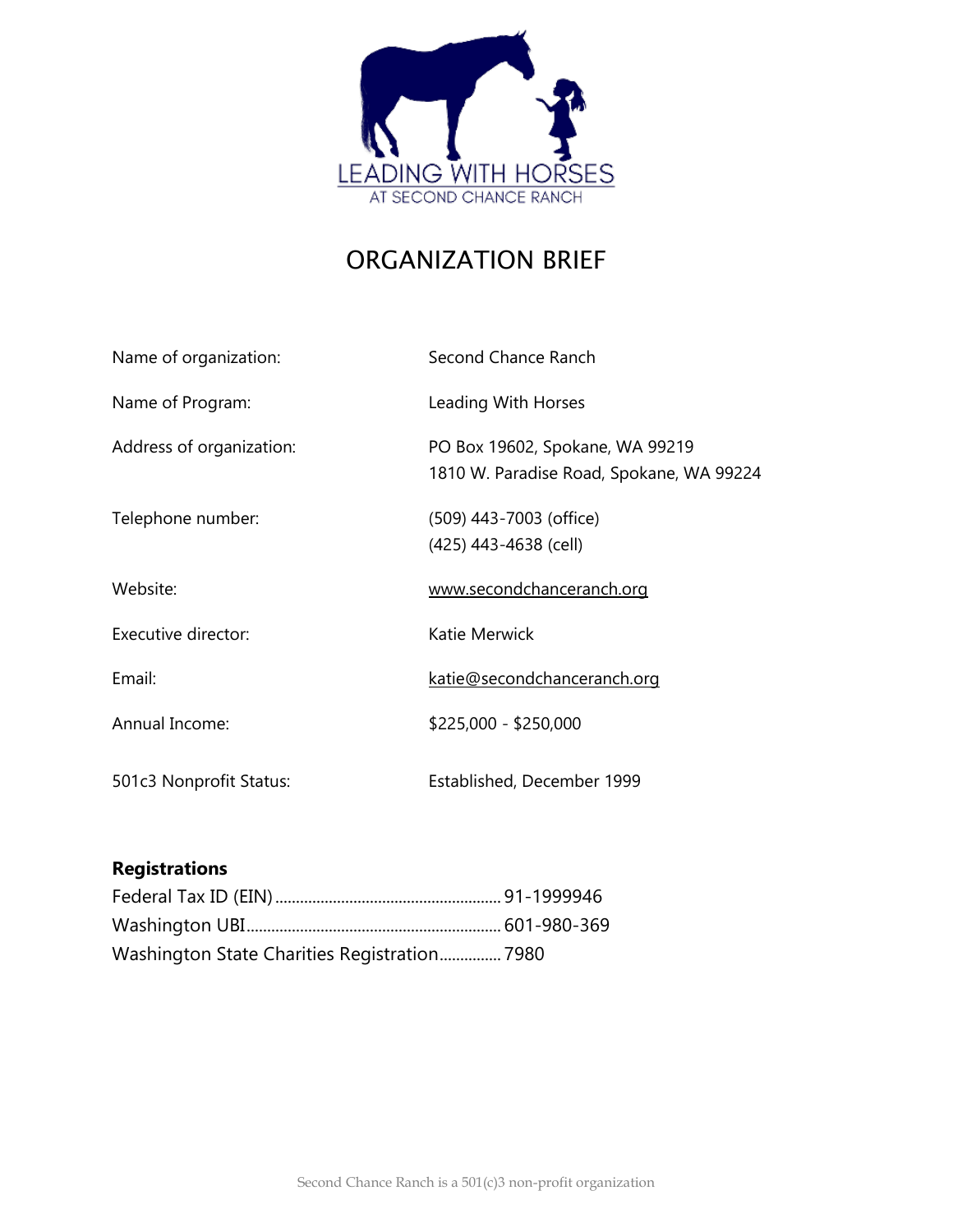

### **Mission**

Leading With Horses is a platform for mental health professionals to incorporate Equine-Facilitated Psychotherapy (EFP) into their existing treatment program, as an alternative to conventional talk therapy. A collaboration of mental health professional and equine specialist offers a more holistic and comprehensive approach in providing solutions and treatment.

Our program serves any person who is being treated by a licensed mental health professional, with emphasis on youth development and family counseling. SCR offers the only EFP program in Washington that is *free to the community* and funded by public donation, grants and program service fees from our mental health partners. We also offer EFP workshops and certification programs for mental health professionals (MHP) to best utilize horses in their therapy sessions.

With a special collection of retired sport-horses, we are building resilience in families and addressing the negative health and behavioral consequences of trauma and toxic stress. Our program delivers an environment that fosters emotional growth and healing to those who are moving forward from trauma, with proven success in treatment of substance abuse, suicide prevention, anger management, anti-bullying, and pandemic related distress.

This large reach into the mental health professional field optimizes collaboration and maximizes the positive impact on our community. It is our belief that creative learning environments lead to outcomes of increased confidence and resilience; enhanced motivation and engagement; and development of social, emotional and critical thinking skills.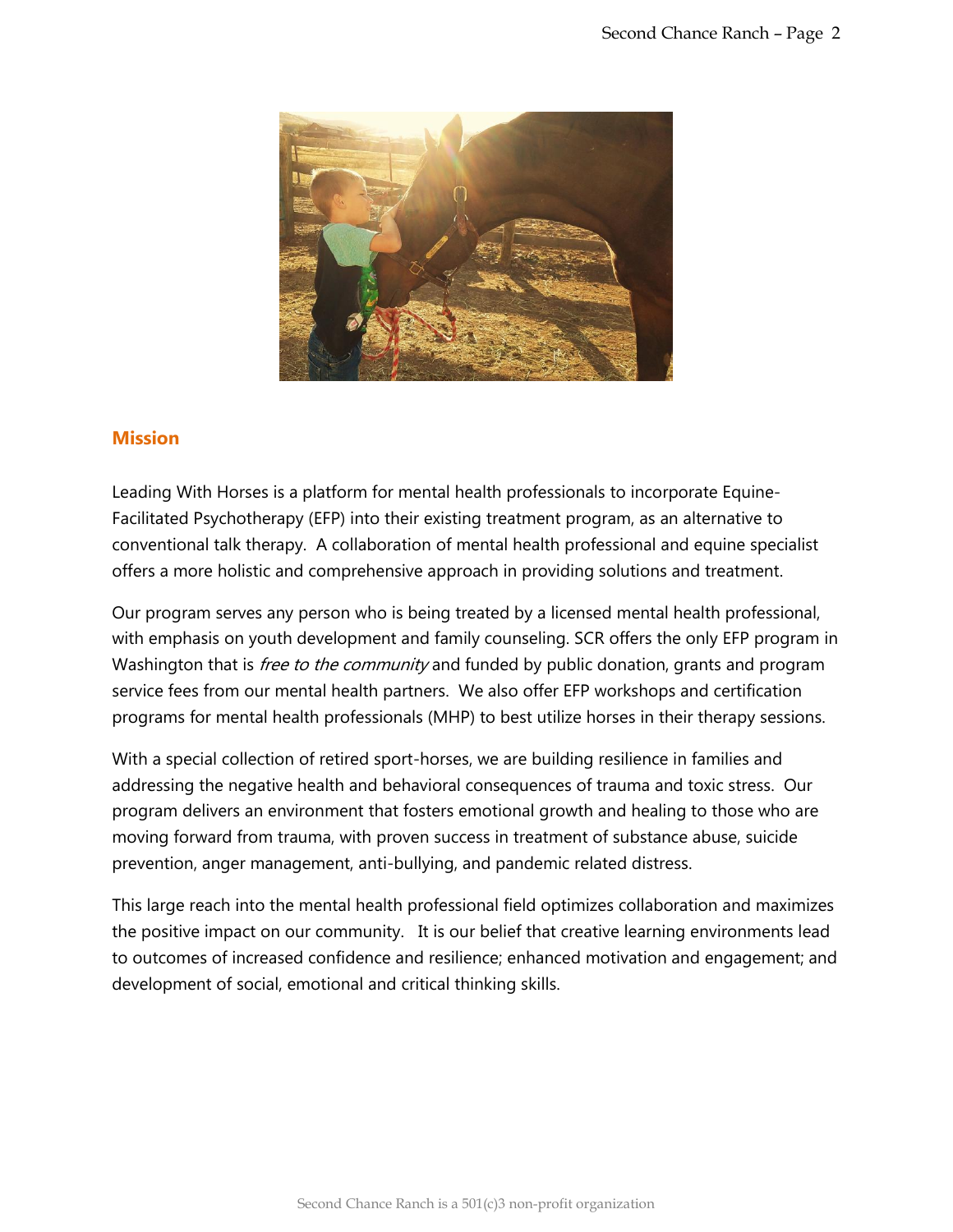### **Summary**

Second Chance Ranch, a 501c3 nonprofit organization, has served the community since 1999. We hold the record for the largest and longest standing canine and equine rehabilitation and training/behavior modification program in the Pacific Northwest before transitioning into an Equine-Facilitated Psychotherapy (EFP) program in 2012.

Our learning philosophy used to instruct the horsemanship part of the program is based on the concepts of fundamental psychology; the developmental processes that include emotional behavior, self-control, perceptual, and cognitive development and sequential learning.

Our special collection of retired sport horses have been together for more than a decade are distinctively trained to partner with people and demonstrate their exceptional capacity of teaching and healing abilities. Our programs do not include riding or riding instruction. EFP is focused on human skills, not horse skills. Allowing horses and client to interact naturally and of their own free will is what leads to change in people's lives. It's all about the relationship between the horses and clients, not the relationship between the facilitators and clients. Professionals are there to facilitate opportunities and bring perception or realization to the lessons being learned.

We invite whole families to a program that encourages communication and results in emotional growth within the entire family or spouse, rather than equipping children with new skills and tools that will not be reciprocated at home.

No prior horse experience is necessary for the client/patient. In fact, the more unique the experience is, having not been around horses, the more powerful and effective it is. Our equine coaches and human horsemanship instructors have worked as a team for more than a decade. Our platform is not intended to be the sole location of a therapist's practice. We provide a workspace and collaboration opportunity that many therapists could not otherwise offer to their clients while maintaining full control of the counseling aspect.

### **About Our Services**

Equine-Facilitated Psychotherapy (EFP) is a collaboration between a mental health professional and an equine professional to include adjunct EFP therapy to existing treatment programs. In most cases the therapist works privately with their client and the horse(s). Our HIPPA certified equine specialists are only there as much or little as needed to ensure privacy. Therapists address a multitude of issues effecting both adults and youth such as depression, PTSD, antibullying, domestic violence, and suicide prevention, with a focus on "family counseling" to achieve a more holistic and comprehensive approach in providing solutions and treatment.

By integrating the horse-to-human connection, we offer experiential learning where the meaning and the process is solely based on the individual's personal experience, rather than being "taught" through someone else's experience. Often professionals find their clients to be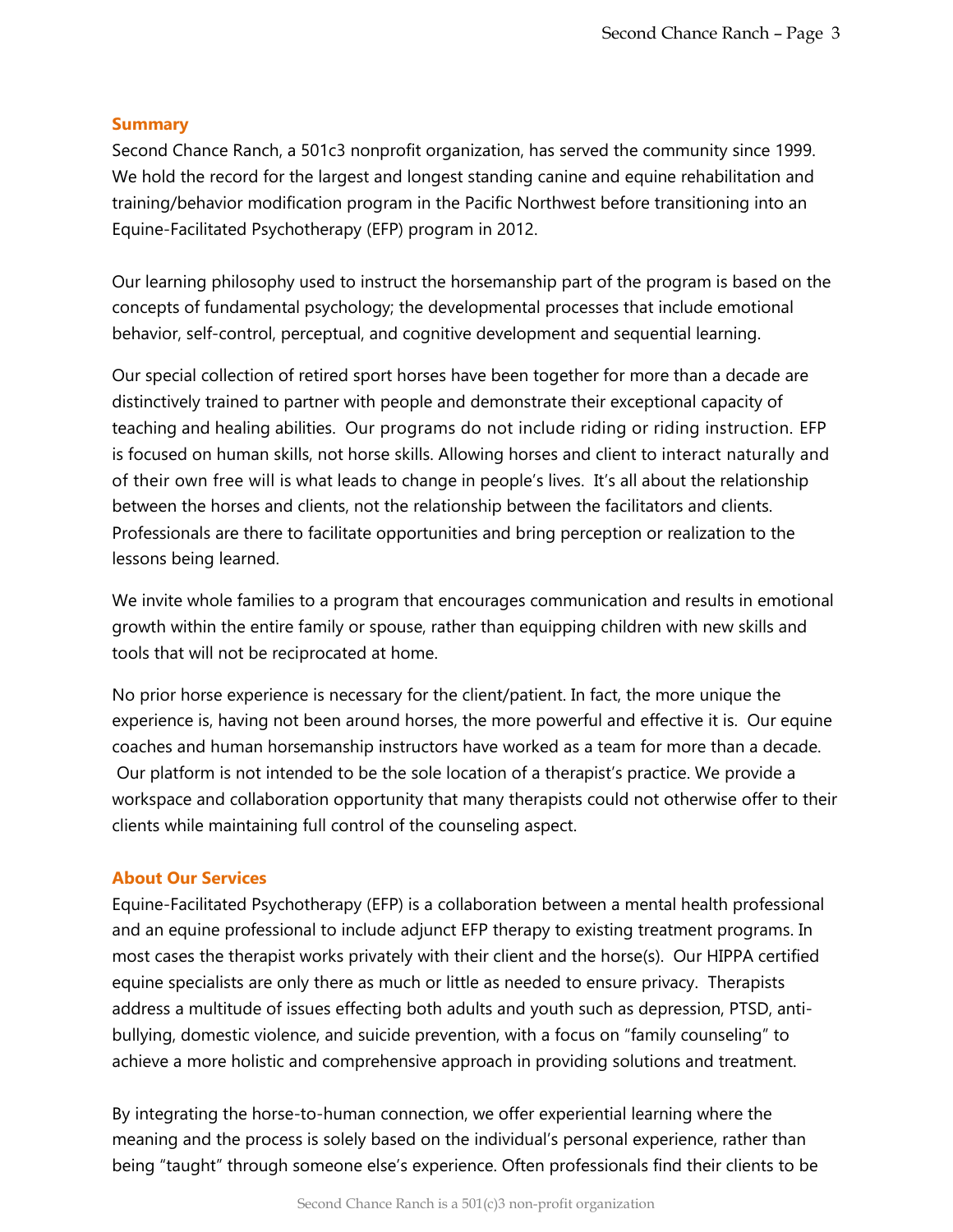more receptive of accepting information from the horses through this non-verbal, alternative to talk therapy. And, as well, more open to expressing themselves, than if directly speaking about their issues. By allowing them to process information in a different way, it allows professionals to observe their client's triggers and respond to them in real-time counseling. The professional and client can work freely in a safe environment to elicit, decipher, prove and encourage their clients healing and growth.

This team approach of licensed mental health professional and equine expert offers a safe, controlled environment for the client. Sessions are structured and facilitated to specifically address the reasons clients come to therapy, and designed to best create metaphors to "real life". Clients have shown us that the they truly do have the answers they seek, when given the opportunity to discover them.



### **Why Horses?**

The unique nature of the horse is what makes the therapy so successful. Horses reflect the behavior and emotional state of the people around them and provide us with immediate and effective feedback. The most important element of therapy is trust. There is an unspoken truth that horses don't lie or deceive. Not because they are altruistic, but because they are incapable of deceit as an animal who cannot concoct an alternate tale of reality. As the horse builds trust it connects with the person. This quite often provides the client with a feeling of comfort and the opportunity to break down barriers and

address the challenges they have been facing. Horses have a majestic and powerful presence. For those who lack confidence, being put in a position of leadership over a 1000lb animal, and successfully managing that animal, is sure to build self-esteem and self-confidence. Or even those who have a false over confidence, the horse teaches humility through example as these powerful creatures live peacefully and cooperatively with us.

### **The three basic aspects of learning from equine therapy;**

### Metaphoric Learning

Horses share much of the same personality traits and emotions as humans; they are dynamic, playful, curious, emotionally sensitive – but more consistently honest and unbiased. Activities with the horses challenge participants to work together to find solutions through positive communication and collaboration. It is an experience that becomes a metaphor for real life situations. The unpredictability of these activities and their outcomes require participants to apply and develop important relationship and life skills. The most important aspect of these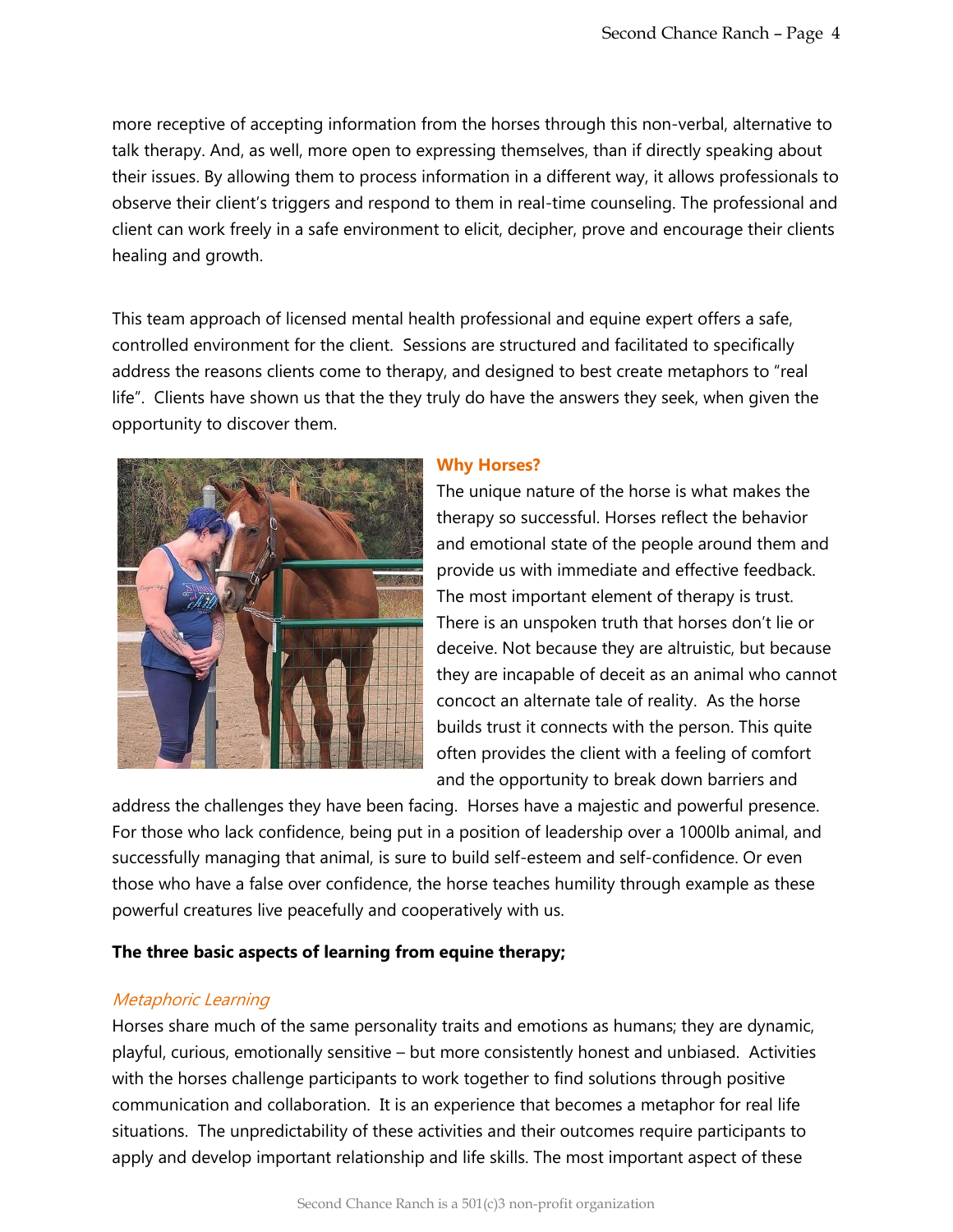activities is not whether the goal is achieved but rather identifying patterns of behavior and emotional response that relate to the modern-day experience.

### Experiential Learning

The strength of experiential learning is that the meaning and the process is solely based on the individual's personal experience, rather than being "taught" through someone else's experience. Aristotle once said, "for the things we have to learn before we can do them, we learn by doing them."

As prey animals, horses have evolved exquisitely sensitive perceptual abilities that far exceed that of humans. As herd animals they have developed a refined ability to read body language and emotional incongruence. Horses are masters of presence. Powerful teachers of integrity of will, intent, energy and alignment. Quite simply, horses change the way we see ourselves.

### Non-Verbal Communication

People typically learn best by doing. Life lessons take deeper root when individuals understand them in their minds and experience them in their bodies. Horses respond with unique insight into exactly who we are in the moment. They are profoundly gifted reflectors of our true selves because their very survival depends on reading us correctly. Subtle changes in our actions or behaviors can provoke responses that give us immediate feedback about ourselves – they are an excellent source of organic biofeedback able to mirror our emotions and provide non-judgmental feedback. Through interaction with the horse, even running a hand over a neck, or putting fingers out to touch a muzzle, can do much to open a door to ideas or thoughts not before disclosed. In a world of technology, voice, the spoken kind has seemed to have lost its importance. What



horses offer to the community is an exploration of the self, and self-discovery. A model of show and not tell.

Leading with Horses has created a safe place for coaches, therapists, researchers and individuals to explore their behaviors. We believe horses are uniquely adapted to coach humans. SCR offers a curriculum and structure that provides opportunities to teach critical life and communication skills. A few examples are;

### **Benefits of the horse as a partner in therapy;**

• Honest, non-judgmental feedback gains immediate trust – clients are willing to be more emotionally vulnerable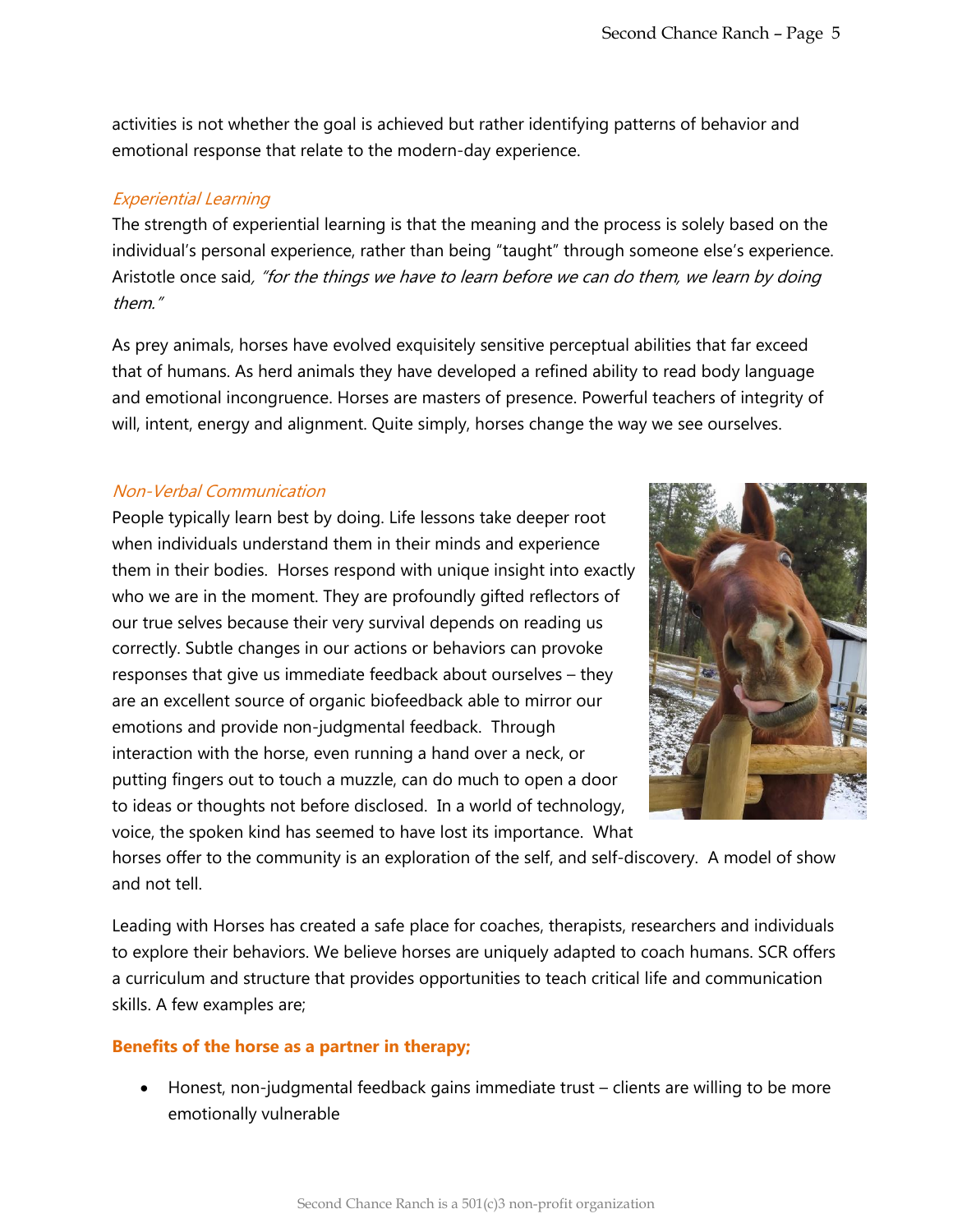- Stimulus/Response: immediate responses by the horse demonstrates patterns of behavior and belief systems by both equine and handler
- Non-verbal interaction tests ideas of connection and attachment. horses communicate mostly with body language and limited vocal communication, clients are able to observe and practice how non-verbal communication might be impacting or influencing others in our lives.
- Awareness and Focus. Handling a large and powerful animal or dealing with the unknown creates a need for boundaries, awareness, and horsemanship/handling requires that we are observant, focused and attentive.
- Confidence: Horses are a majestic and powerful presence. For those who lack confidence, successfully managing a horse raises self-esteem and gives instant gratification. For those who have a false or over-confidence, the horse teaches humility through example as these powerful creatures live peacefully and cooperatively with us.

### **Funding**

As an independent nonprofit organization, Second Chance Ranch's primary funding comes from private donations, grants, and program services. Second Chance Ranch has cultivated a program to provide our community with a progressive solution to mental health wellness. While we are proud to offer free services to vulnerable and underserved communities, we appreciate revenue generated from the mental health partners who benefit from our services.

### **Board of Directors and Advisors**

Collectively, the Board of Directors includes equestrian professionals and those with backgrounds in nonprofit, marketing and business administration. The organization also draws on a community of volunteers that bring additional knowledge and expertise advisors in the fields of legal, accounting, marketing and development.

## **SCR is seeking to expand our board of directors by inviting key business professionals in the Spokane community to provide strategic planning and implementation.**

**Katie Merwick, President | Executive Director** As the founder of SCR, Katie continues to be the visionary for the organization's direction of growth and program development. She has enjoyed a career of nearly four decades as a professional animal trainer, behaviorist, and author.

**Valerie Burgess, Vice President** –Valerie is a member of, and works at the corporate offices of, the Tulalip Tribe. She has been involved with SCR for ten years. Her home in northern Washington has served as a foster and rehabilitation facility for SCR, and she also contributes to marketing concepts and technical assistance for our website. Valerie is the owner of three SCR adopted horses.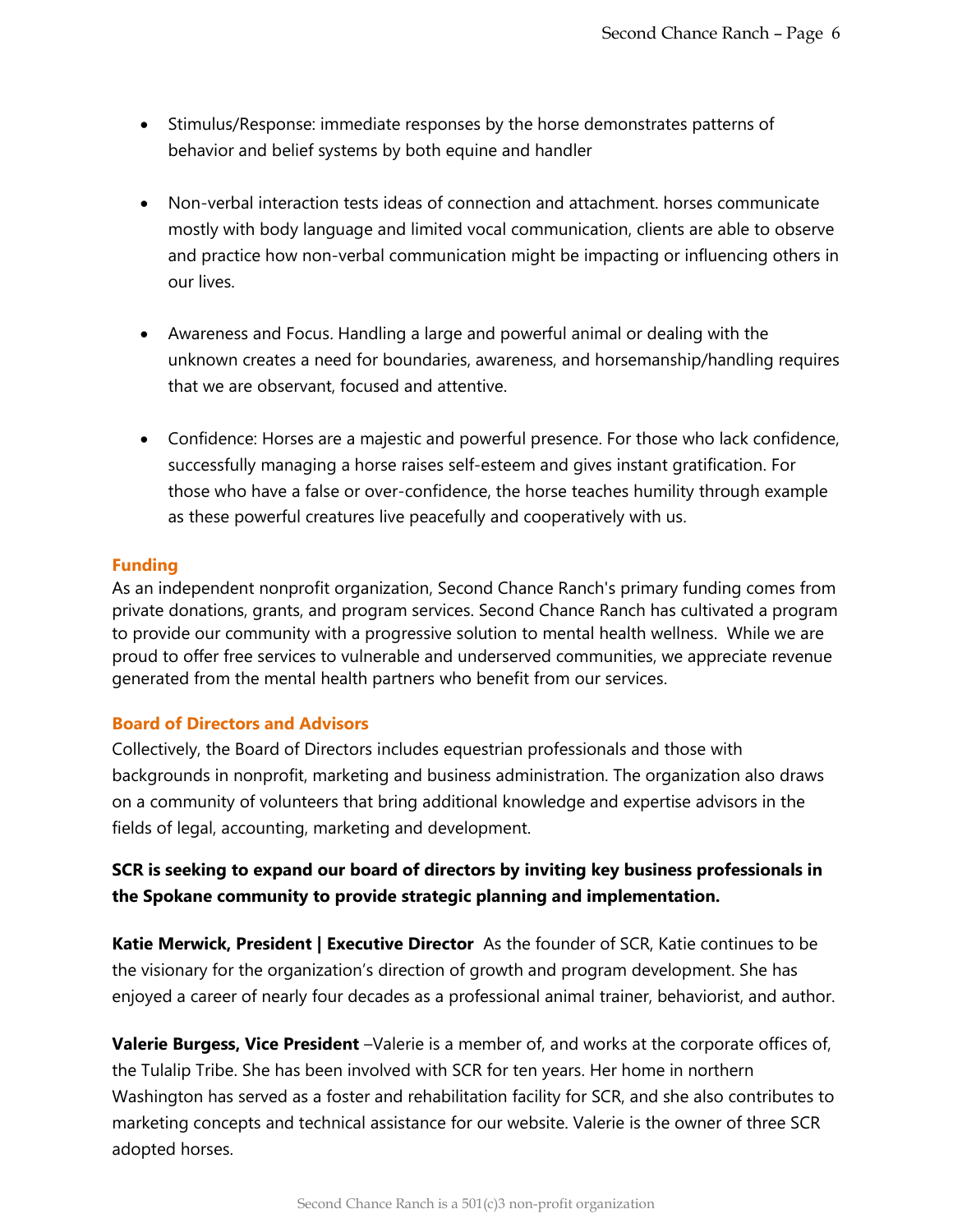**Jessica Hoppe, Secretary** – Jessica has been involved with SCR as a volunteer, adopter and board member for 12 years. She was formerly a writer for Thurston Talk.com and an anchor person for NBC Montana. Jessica has adopted four SCR horses, and now lives in North Carolina.

**Cindy Crawford, Director** – Cindy is a faith-based life counselor and retired ICU surgical nurse of 30 years.

### **Current Advisory Board**

• **Adam Karp, Attorney and advisor to Second Chance Ranch and Katie Merwick since 1993.** Mr. Karp is a Martindale-Hubbell [AV Preeminent-rated](http://www.martindale.com/Adam-Phillip-Karp/1766170-lawyer.htm?view=cr) and [AVVO 10.0 Superb](https://animallawyer.wordpress.com/98225-wa-adam-karp-28396.html)[rated](https://animallawyer.wordpress.com/98225-wa-adam-karp-28396.html) lawyer who exclusively practices animal law throughout Washington, Oregon, and Idaho. Having graduated from **Gonzaga University** with a B.A. Honors (Majors in Political Science and Sociology, Minors in Spanish and Philosophy) and University of Washington with a J.D. and M.S. in statistics, he is in his twentieth year actively practicing law. He estimates having evaluated and/or handled over 6100 animal law cases to date and has authored *Understanding Animal Law*, published by Carolina Academic Press, in October 2016.

Mr. Karp founded and served as first chair of the Washington State Bar Association's Animal Law Section in 2002 and has held executive committee positions since its formation. He founded the Idaho State Bar Association's Animal Law Practice Section in 2012 and continues to serve on its executive committee. In 2015, he became an executive committee member of the Oregon State Bar Association's Animal Law Section. He has also been a vice chair of the American Bar Association's ("ABA") Animal Law Committee since its creation in 2004.

- **Nicolas Kovarik**, **a founding member at Piskel Yahne Kovarik, PLLC** and summa cum laude of **Gonzaga University.**
- **Suzanne Cantrell,** an EPONA certified therapist, has developed a unique program of her own, built on a lifetime of experience as an equestrian, horse trainer, and riding/therapy instructor. She is currently a select trainer enrolled in the 2018 national competition, "Retired Racehorse Project". Suzanne also holds several business management degrees with clients including Microsoft. Her role with SCR will also include serving on the advisory board for curriculum review as wells as operating her therapeutic clinics and classes here at SCR with our horses in the near future.
- **Paul and Pam Padgett:** Professional business, finance and investment consulting.